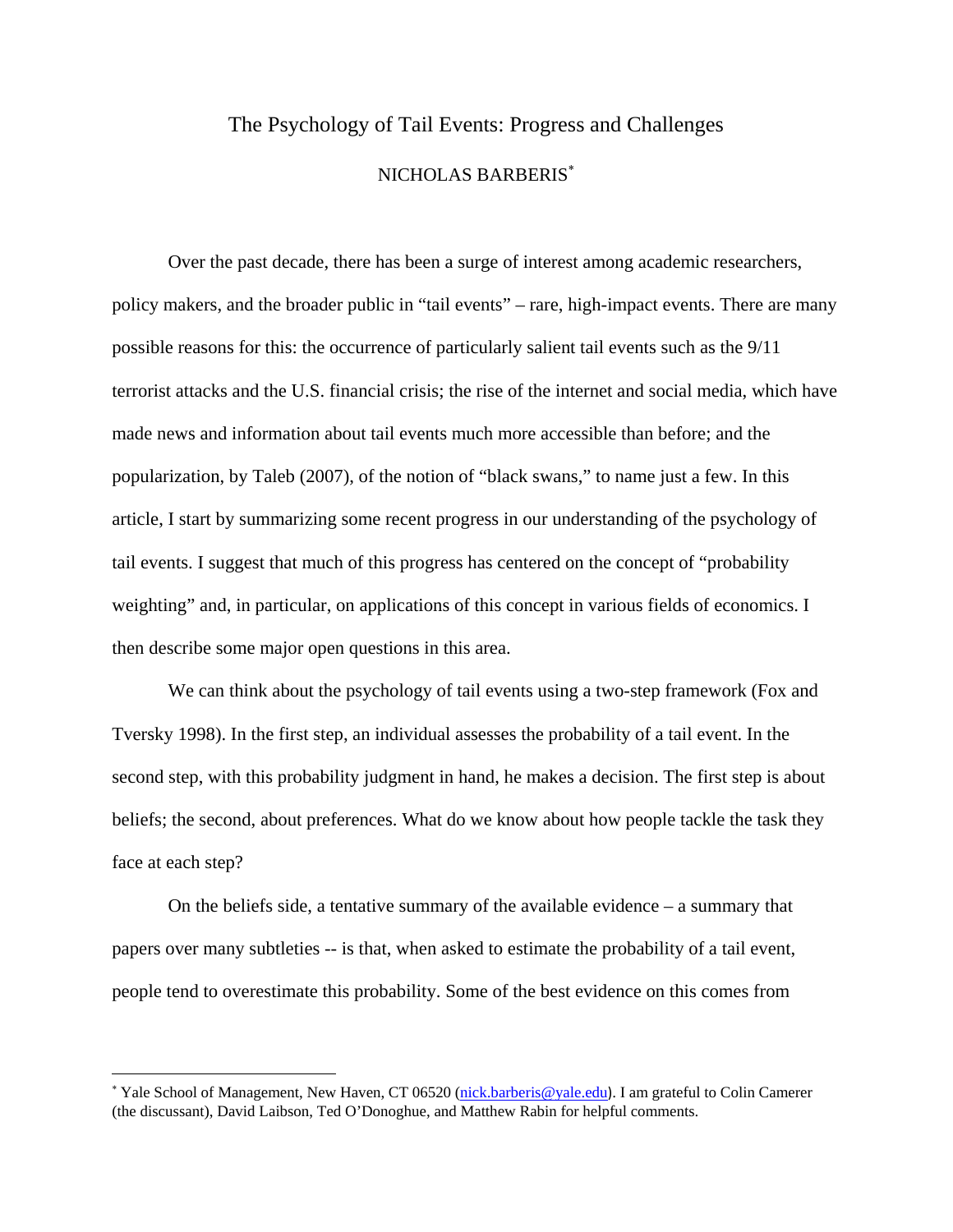studies of perceived mortality risks. For example, Lichtenstein et al. (1978) find that people significantly overestimate the frequency of rare causes of death.

On the preferences side, the dominant view is that, if an individual is aware of a potential tail event, he will overweight this potential outcome in his decision-making relative to the weight that the outcome would receive in the expected utility framework. This view is most associated with the "probability weighting function," a component of Tversky and Kahneman's (1992) cumulative prospect theory model of decision-making under risk. The weighting function transforms subjective probabilities into decision weights, and its principal consequence is to make the individual overweight the tails of any distribution he is considering. The original motivation for this was the simultaneous demand many people have for both lotteries and insurance – they typically prefer a 0.001 chance of \$5,000 to a certain \$5, but also prefer to pay \$5 rather than face a 0.001 chance of a \$5,000 loss – a combination of behaviors that is difficult to explain under expected utility. Under probability weighting, however, the unlikely extreme outcomes -- gaining or losing \$5,000 -- are overweighted, thereby explaining these choices.<sup>1</sup>

A very rough, first-pass summary of the psychology literature, then, is that a person's thinking about a tail event is subject to two forces: an event whose true probability, unknown to the individual, is 0.001, say, will first be judged more probable than it actually is – to have probability 0.002, say – and will then be weighted by even more than 0.002 in the individual's decision-making: by  $\pi(0.002)$ , say, where  $\pi(0.002) > 0.002$ , and where the exact value of  $\pi(0.002)$  can be determined from the probability weighting function.

 $1$  In the original version of prospect theory described in Kahneman and Tversky (1979), probability weighting leads the agent to overweight *all* low-probability outcomes, extreme or not. However, this formulation has significant limitations: it is designed for gambles with at most two nonzero outcomes; and it predicts that people will sometimes choose dominated gambles. Applications of probability weighting in economics have therefore been based almost exclusively on cumulative prospect theory. In this theory, only *extreme* low-probability outcomes are overweighted.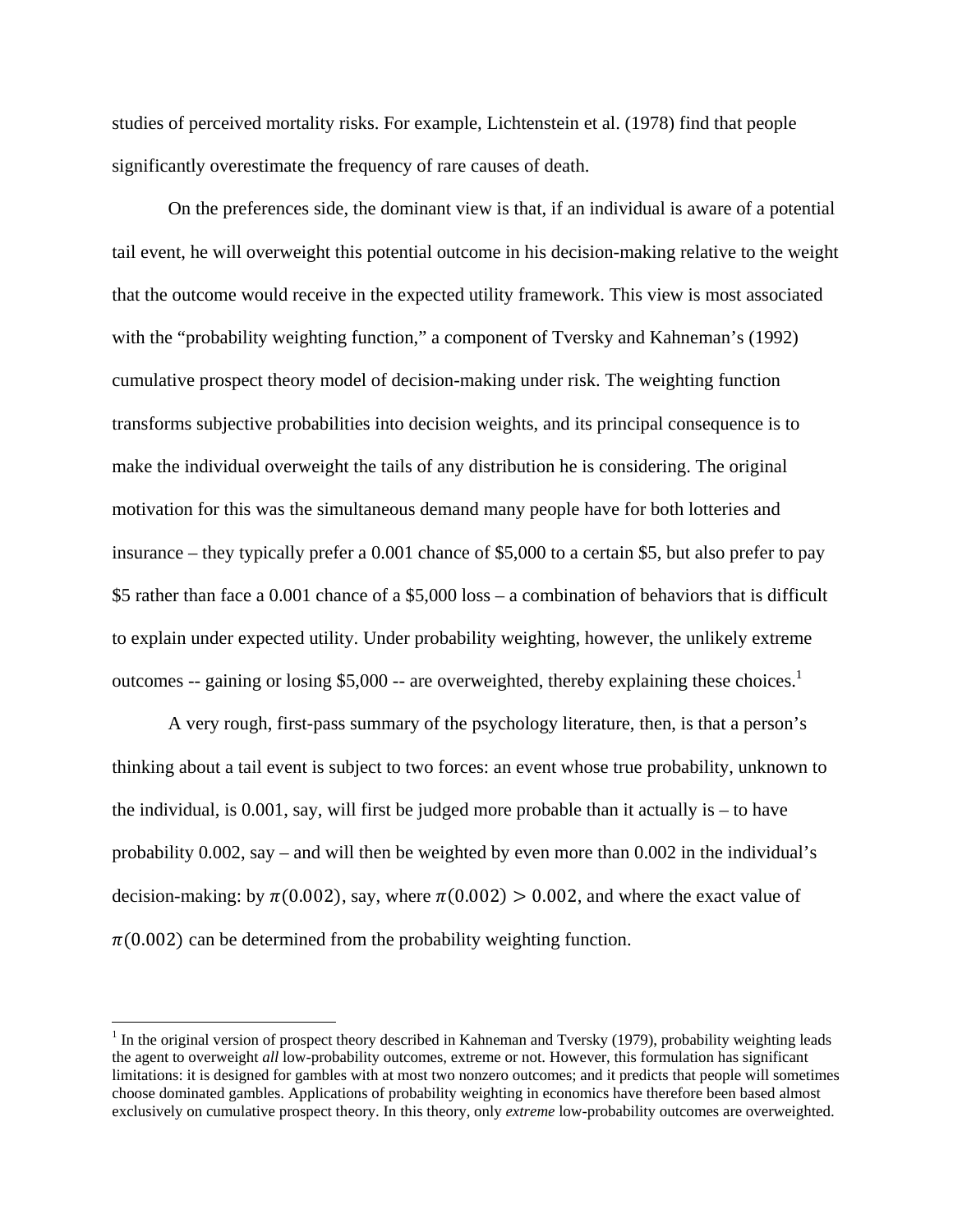## **I. Progress**

The past few years have seen substantial progress in our understanding of the psychology of tail events. Much of this progress concerns the second of the two steps I described above, in other words, probability weighting. Several papers have used sophisticated methods to carefully estimate the probability weighting function from experimental data; taken together, these studies suggest that, at least in laboratory settings, probability weighting is a remarkably robust feature of risk attitudes (for a review, see Fehr-Duda and Epper 2012). Meanwhile, other papers have linked probability weighting, both theoretically and empirically, to a wide range of economic phenomena. Indeed, in risk-related fields of economics such as finance, insurance, and gambling, there is now more empirical support for probability weighting than for loss aversion, an arguably better-known component of prospect theory.<sup>2</sup> It may be useful to briefly review some of this evidence.<sup>3</sup>

Barberis and Huang (2008) show that, in a financial market where investors evaluate risk according to cumulative prospect theory, probability weighting leads to a new prediction, one that does not emerge from the traditional analysis based on expected utility, namely that the *skewness* in an asset's return distribution will be priced. For example, a positively skewed stock will be overpriced, relative to the price it would command in an economy with expected utility investors, and will earn a lower average return. The intuition is that, by taking a significant position in a positively skewed stock, an individual gives himself the chance – a small chance, admittedly – of making a lot of money, should the stock experience a right-tail outcome, in other

 $2^2$  One possible reason for the greater empirical success of probability weighting is that its predictions are relatively robust to the ancillary assumptions that accompany every application of prospect theory – for example, assumptions about the reference point and the degree of narrow framing: an extreme outcome is an extreme outcome, regardless of the specific reference point. By contrast, the predictions of loss aversion can be quite sensitive to the reference point and to the degree of narrow framing.

 $3$  For more extensive discussion and references regarding the applications mentioned in this section, see Barberis (forthcoming).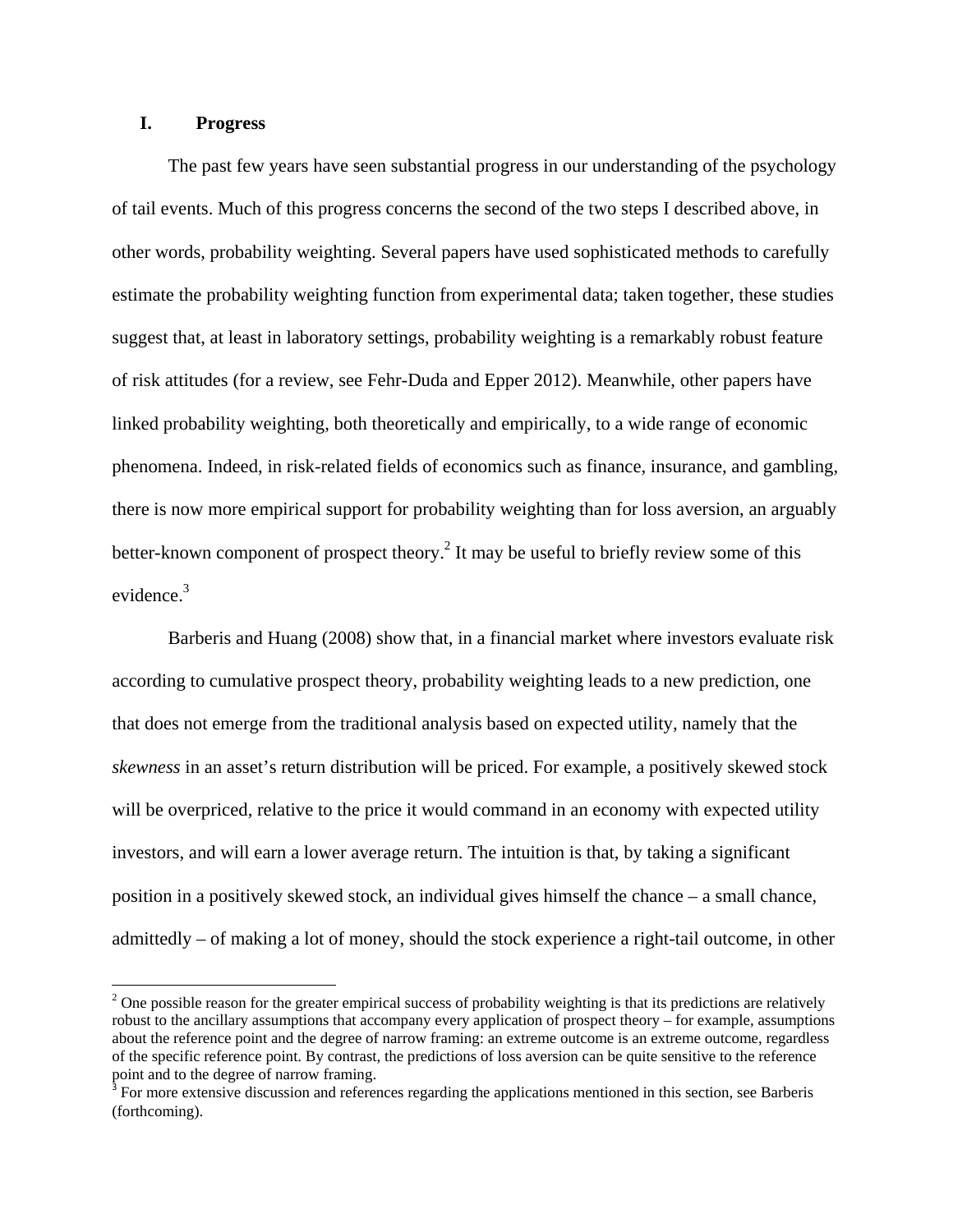words, should it turn out to be "the next Google." Under probability weighting, this tail event – the event that the stock makes him rich -- is overweighted in his decision-making. As a result, he is willing to pay a high price for the stock, and to accept a low average return on it.

In the past few years, the prediction that skewness will be priced has received significant empirical support. Several studies, using a variety of techniques for measuring skewness, have found that stocks with high measured skewness do indeed have lower subsequent returns (see, for example, Boyer, Mitton, and Vorkink 2010). Moreover, the idea that skewness is priced has been used to shed light on many puzzling facts: the low average returns of IPO stocks, distressed stocks, bankrupt stocks, stocks traded in over-the-counter markets, and high-volatility stocks (stocks in these categories have positively skewed returns); the apparent overpricing of out-ofthe-money options (the returns of these options are highly skewed); the underpricing of conglomerates relative to single-segment firms; and the lack of diversification in many household portfolios.

Probability weighting is also useful for thinking about the *aggregate* stock market – for example, for thinking about the puzzlingly high historical U.S. equity premium. While it has long been known that loss aversion can help resolve this "equity premium puzzle," it has recently become clear that probability weighting can independently generate a large equity premium (De Giorgi and Legg 2012). The reason is that the aggregate stock market is *negatively* skewed: over the course of history, it has been subject to occasional large crashes. Under probability weighting, investors overweight these tail events; as a result, they require a high equity premium.

Insurance markets are also fertile ground for applications of probability weighting. For example, when buying home or automobile insurance, many people select policies with low deductibles, a fact that is hard to make sense of under expected utility. Under probability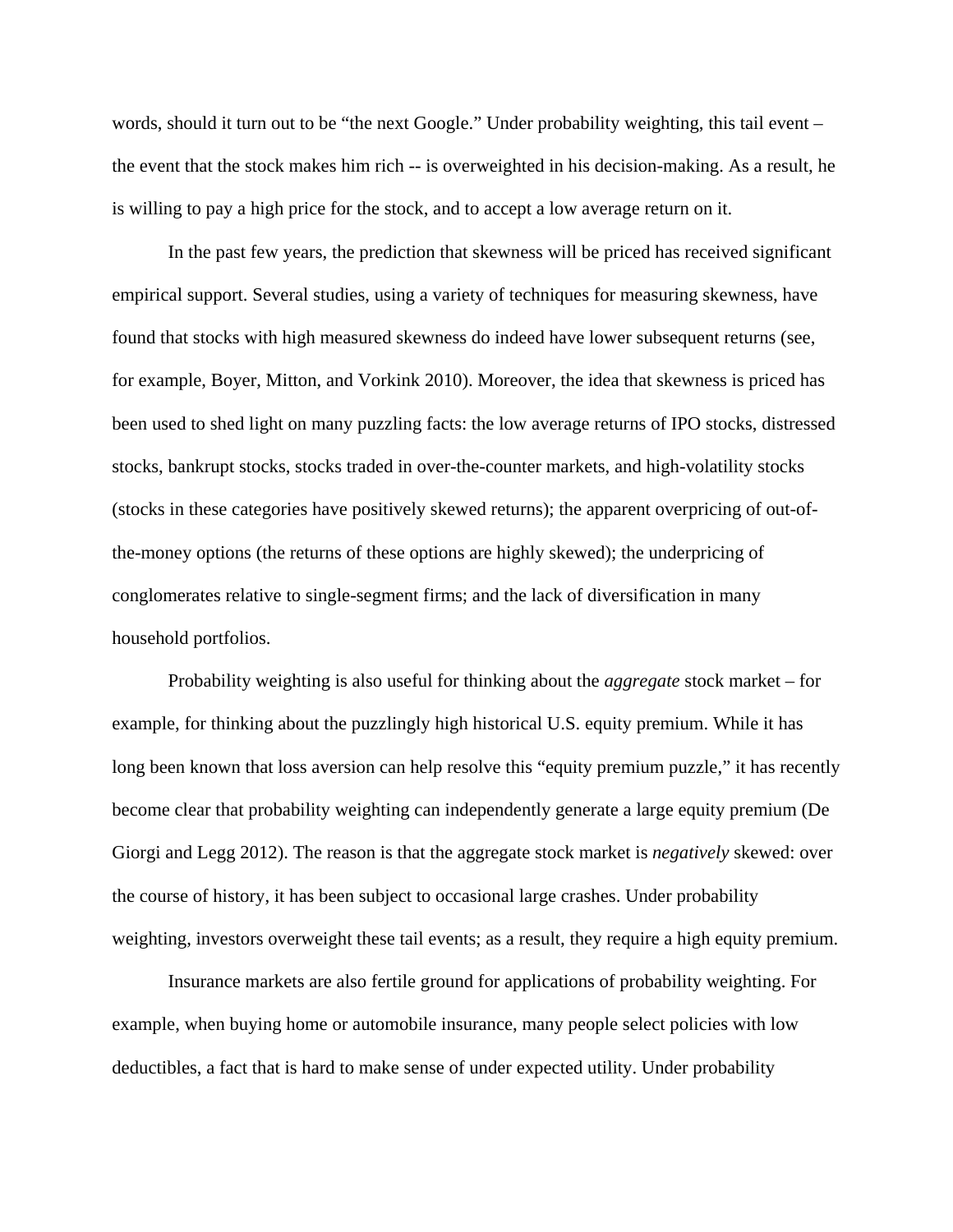weighting, however, the unlikely, unpleasant state of the world in which an individual has to make a claim is overweighted in his mind; this pushes him to lower his out-of-pocket expenses in that state, in other words, to choose a lower deductible (Barseghyan et al. forthcoming,a). Probability weighting can also explain the fact that, while normative models recommend that people allocate a significant fraction of their wealth to annuities upon retirement, few actually do. The idea is that, when thinking about buying an annuity, an individual overweights the unlikely, extreme state of the world in which he dies soon after buying the annuity, thereby receiving much less from the annuity than he initially paid for it. This makes the annuity less attractive (Hu and Scott 2007).

Finally, probability weighting has also proved helpful in understanding betting phenomena such as the favorite-longshot bias, and, more generally, the popularity of casino gambling (Snowberg and Wolfers 2010; Barberis 2012).

In summary, research in psychology suggests that, given some tail event, people overestimate its likelihood; and moreover that, conditional on the probability they assign to the event, people overweight the event in their decision-making. This second idea, in the form of probability weighting, has recently emerged as a unifying way of thinking about a broad range of empirical facts. However, notwithstanding this progress, there is still much that we do not know. In the remainder of this article, I discuss some of these open questions.

#### **II. Challenges**

*Overestimation vs. underestimation*. I noted above that people often overestimate the likelihood of rare, extreme events. Some observers, however, have argued that we sometimes *under*-estimate the likelihood of such events. For example, in the run-up to the 2008 U.S. financial crisis, most people appeared to believe that a financial meltdown as severe as the one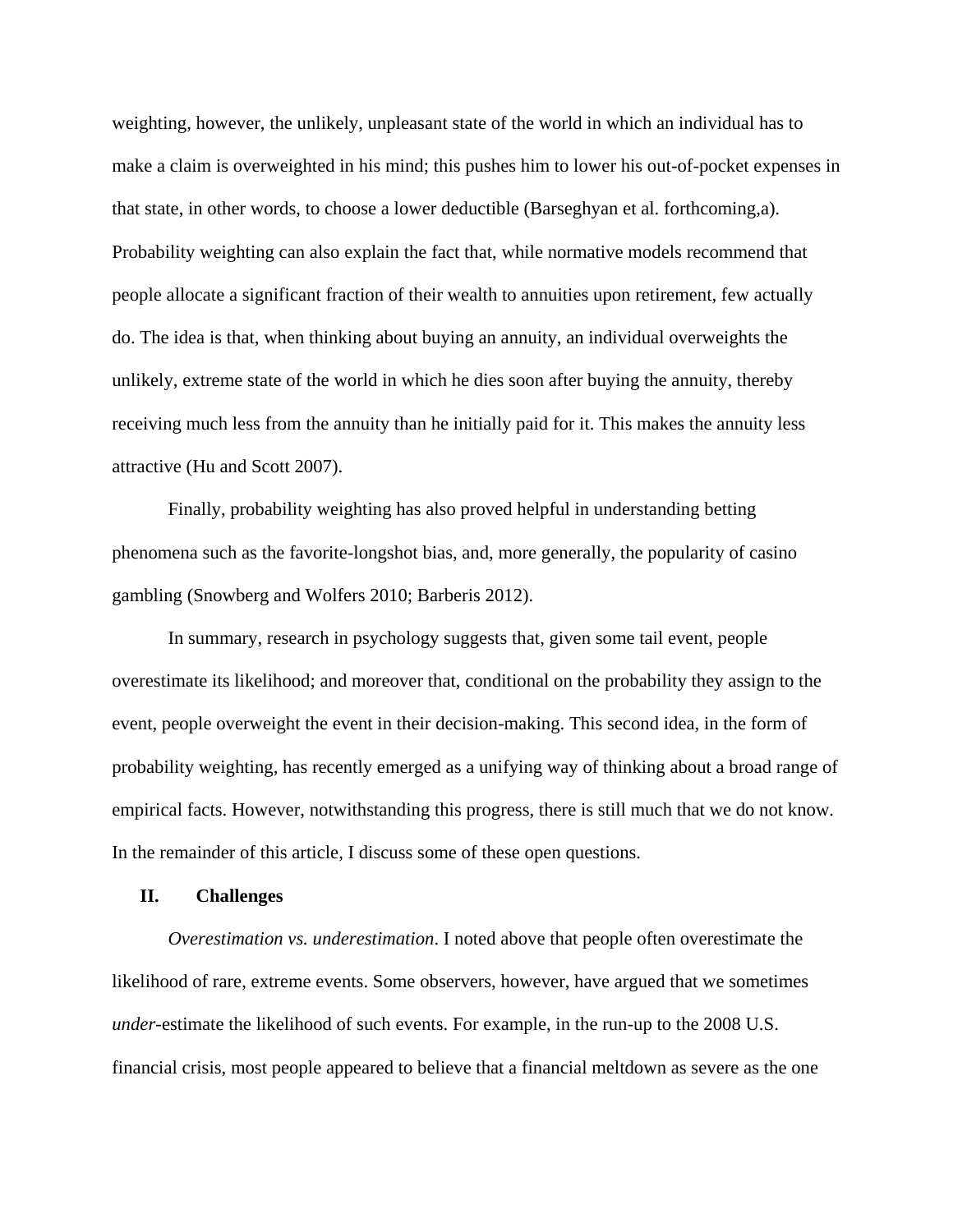that eventually occurred was highly improbable. More broadly, the theme of "The Black Swan," Taleb's (2007) much discussed best-seller, is precisely that people tend to assign too low a probability to tail events.

A crucial question, then, is: If we sometimes overestimate probabilities and sometimes underestimate them, does this simply reflect random variation, or are there circumstances in which one mistake is more likely than the other? To tackle this question, it may be helpful to start by thinking about how we come up with likelihood judgments in the first place. One way we do this is through the "availability heuristic" (Tversky and Kahneman 1974): we judge the probability of an event by how easy it is to recall instances of the event. This may explain why we often overestimate the likelihood of tail events: precisely because they are unusual and impactful, these events receive disproportionate media coverage, making it easier for us to recall them and tricking us into judging them more probable than they actually are. Moreover, in many cases, these events generate vivid images and strong emotions – airplane crashes, for example – which keeps them in our memories for longer. However, the availability heuristic can also explain why we sometimes underestimate the likelihood of rare events. For example, many people may have assigned a low probability to a financial crisis in the years leading up to 2008 because it was hard for them to recall a previous instance where economic circumstances like those in 2005 or 2006 were followed in short order by a full-blown crisis.

*Overweighting vs. underweighting*. The central implication of probability weighting, implemented through cumulative prospect theory, is that people overweight tail events when they make decisions. However, some researchers have argued that, in some circumstances, people *underweight* tail events. In particular, while agreeing with the widely-held view that people overweight tail events when they make decisions "from description," in other words,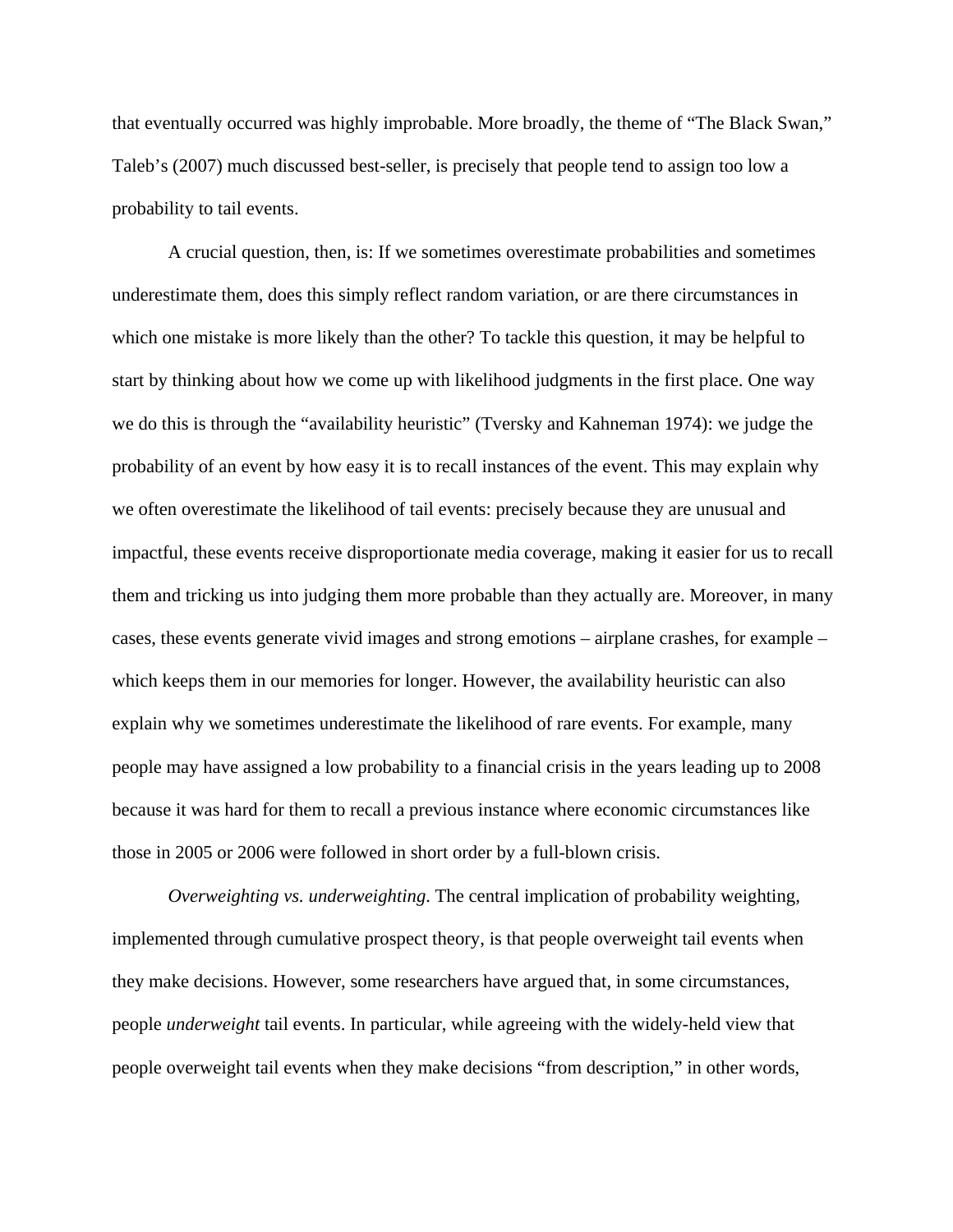when they are asked to choose between two *specified* prospects – between a certain \$5 and a 0.001 chance of \$5,000, say – Hertwig et al. (2004) use laboratory data to argue that people underweight tail events when they make decisions "from experience," in other words, when they are not told the distributions of the gambles they are choosing between, but rather have to learn the distributions by sampling from them as often as they like, with replacement. In part, Hertwig et al.'s (2004) effect is driven by sampling error: some participants in their experiments underweight tail events because, in the small samples they choose to see, the tail event never occurs. However, the effect is not due solely to sampling error, and there is an ongoing effort to understand it more fully.

Earlier, I noted that the overweighting of tail events is consistent with a wide range of empirical facts in finance, insurance, and gambling. How can we reconcile this with Hertwig et al.'s (2004) finding that, in laboratory settings, people underweight tail events when making decisions from experience? There are two possibilities: it may be that, in the field, people are often making decisions from *description*; or it may be that, in the field, people overweight tail events even when they make decisions from experience. In my view, there is evidence for both possibilities. First, it is striking that many of the applications of probability weighting I described above can be thought of as decisions from description, where I include in this category situations in which people use *simple reasoning*, rather than experience, to figure out the distribution of the gamble they are facing. For example, an investor may perceive the returns of distressed stocks as positively skewed not because he has previously experienced or observed these returns, but rather by dint of simple reasoning: "The prices of distressed stocks have been beaten down, so these stocks have limited downside, but a lot of upside – a bit like lottery tickets." Similarly, it is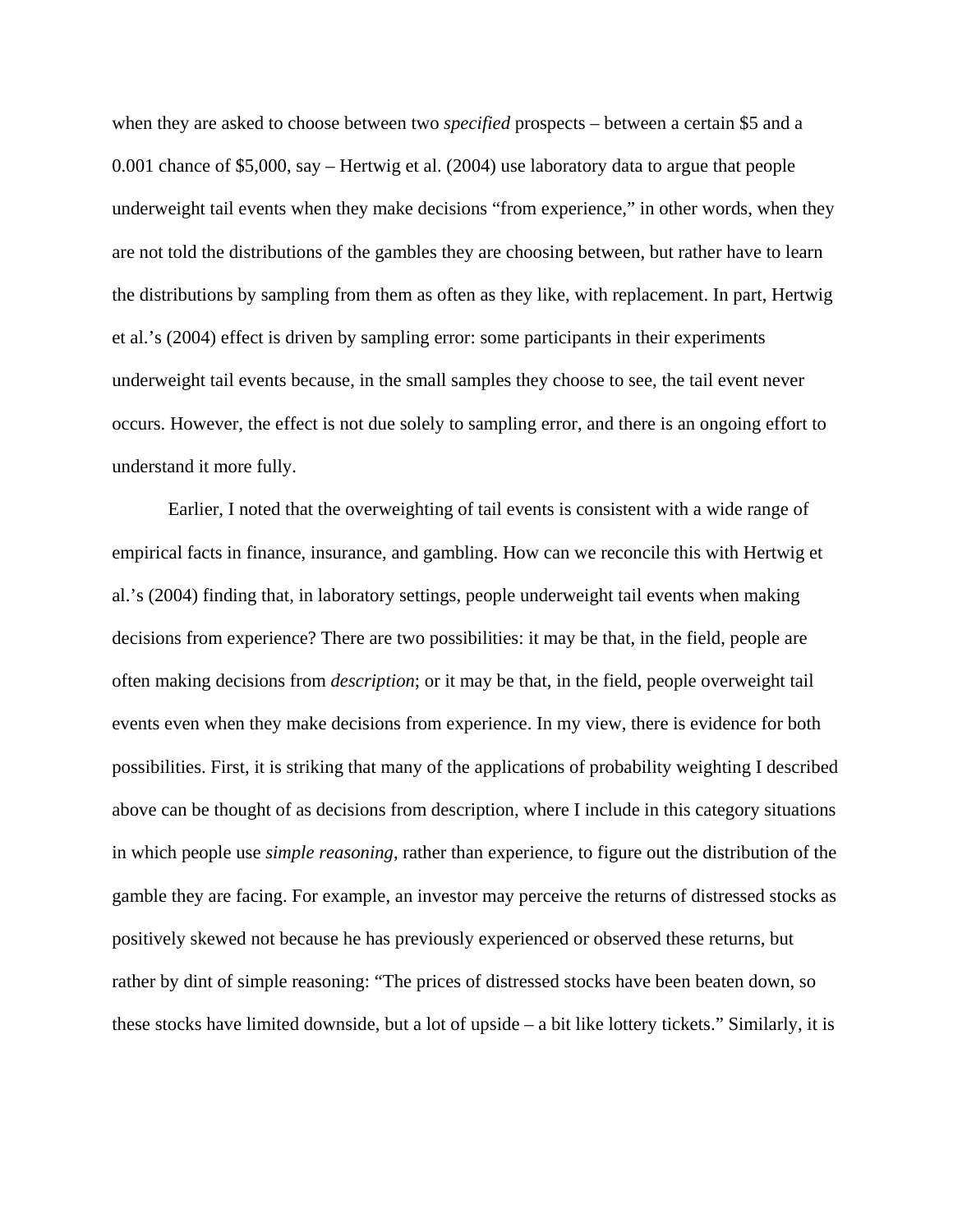obvious conceptually that the returns of out-of-the-money options are positively skewed; an investor does not need to experience these returns to figure this out.

Second, some of the applications of probability weighting discussed above suggest that, in *field* settings, people overweight tail events even when making decisions from experience. For example, the probability weighting view of the equity premium puzzle is that investors charge a high equity premium because they overweight the occasional stock market crashes they have experienced through time.<sup>4</sup>

*Disentangling beliefs and preferences*. Earlier, I attributed several financial, insurance, and gambling phenomena to probability weighting, a feature of individual *preferences*. But might these phenomena be driven instead by people's *beliefs*? 5 For example, according to the probability weighting view, investors "overpay" for the typical IPO stock because, while they correctly anticipate the distribution of the stock's future returns, they overweight the state of the world in which the stock turns out to be "the next Google." An alternative view, however, is that investors are over-*estimating* the likelihood of the stock being the next Google. Similarly, consumers may choose home insurance policies with low deductibles not because they overweight the state of the world in which they have to make a claim, but because they overestimate the likelihood of this state. Indeed, all of the applications of probability weighting I discussed above can be given a belief-based interpretation – and since people often do overestimate the likelihood of rare events, such an interpretation is not unreasonable. Moreover,

<sup>&</sup>lt;sup>4</sup> There is another possible type of underweighting that I have not discussed here: if an individual judges a tail event to be sufficiently improbable, he may ignore it altogether in his decision-making.

 $5$  A common misconception is that probability weighting is a feature of beliefs, in other words, that it is about overestimation of small probabilities. It is not; it is a feature of preferences. In the experiments that Kahneman and Tversky (1979) use to motivate probability weighting, participants are told the distributions of the gambles they are facing. Their choices cannot, therefore, be attributed to erroneous beliefs.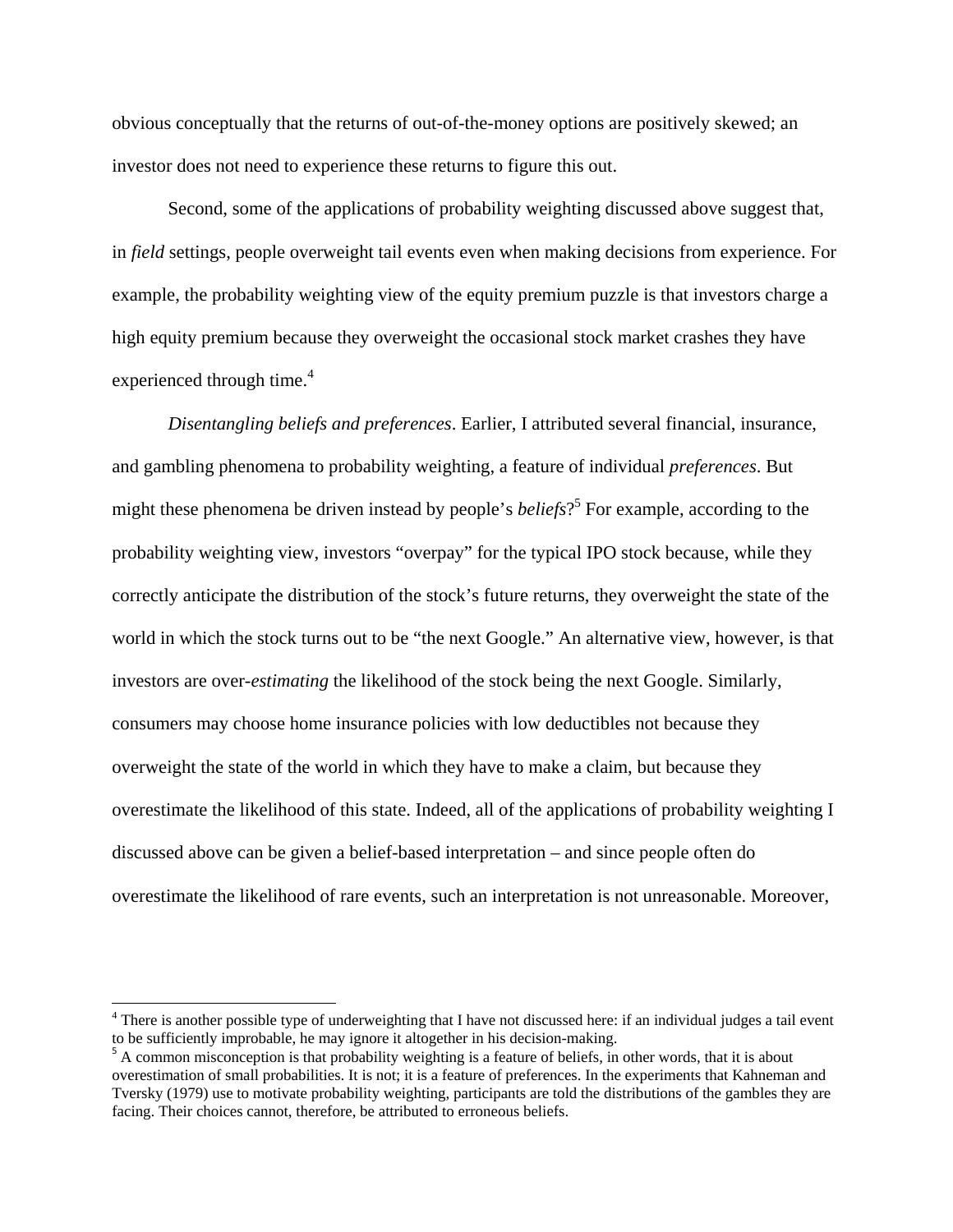the distinction between beliefs and preferences is important: overestimation is a mistake; it is less clear that overweighting is a mistake.

It remains an open question as to whether the phenomena I ascribed above to probability weighting are indeed driven by probability weighting or rather by biased beliefs. To answer this in a direct fashion, we would need reliable data on people's beliefs, and these are not easy to come by. Some indirect evidence, however, favors the preference-based interpretation. Kumar, Page, and Spalt (2011) document that several of the behaviors linked to probability weighting – in particular, the preference for positively skewed assets – are observed more strongly among people who live in Catholic, rather than Protestant, regions of the U.S. One interpretation of this finding is that, while people in both Catholic and Protestant regions may initially be drawn to positively skewed assets because of probability weighting, people living in Protestant regions override this initial impulse because buying an asset purely for its positive skewness is akin to gambling, a behavior frowned upon by the Protestant church. The Catholic church, however, takes a more lenient view of gambling; this makes it easier for people in Catholic regions to act on their preference for skewness.<sup>6</sup>

*Psychological determinants of overestimation and overweighting*. An important challenge that is implicit in the earlier discussion, but that is worth stating explicitly, is that we need a better understanding of *why* people over- or under-estimate the likelihood of tail events; and of *why* they over- or under-weight these events in their decision-making.

I noted above that, given the central role the availability heuristic plays in judgment, it may be helping in explaining why people over- or under-estimate the likelihood of tail events. Burns, Chiu, and Wu (2010) discuss other possible drivers of these estimation errors, including anchoring and adjustment, and the use of coarse chance categories.

 $6$  See Barseghyan et al. (forthcoming,b) for a recent structural approach to disentangling beliefs and preferences.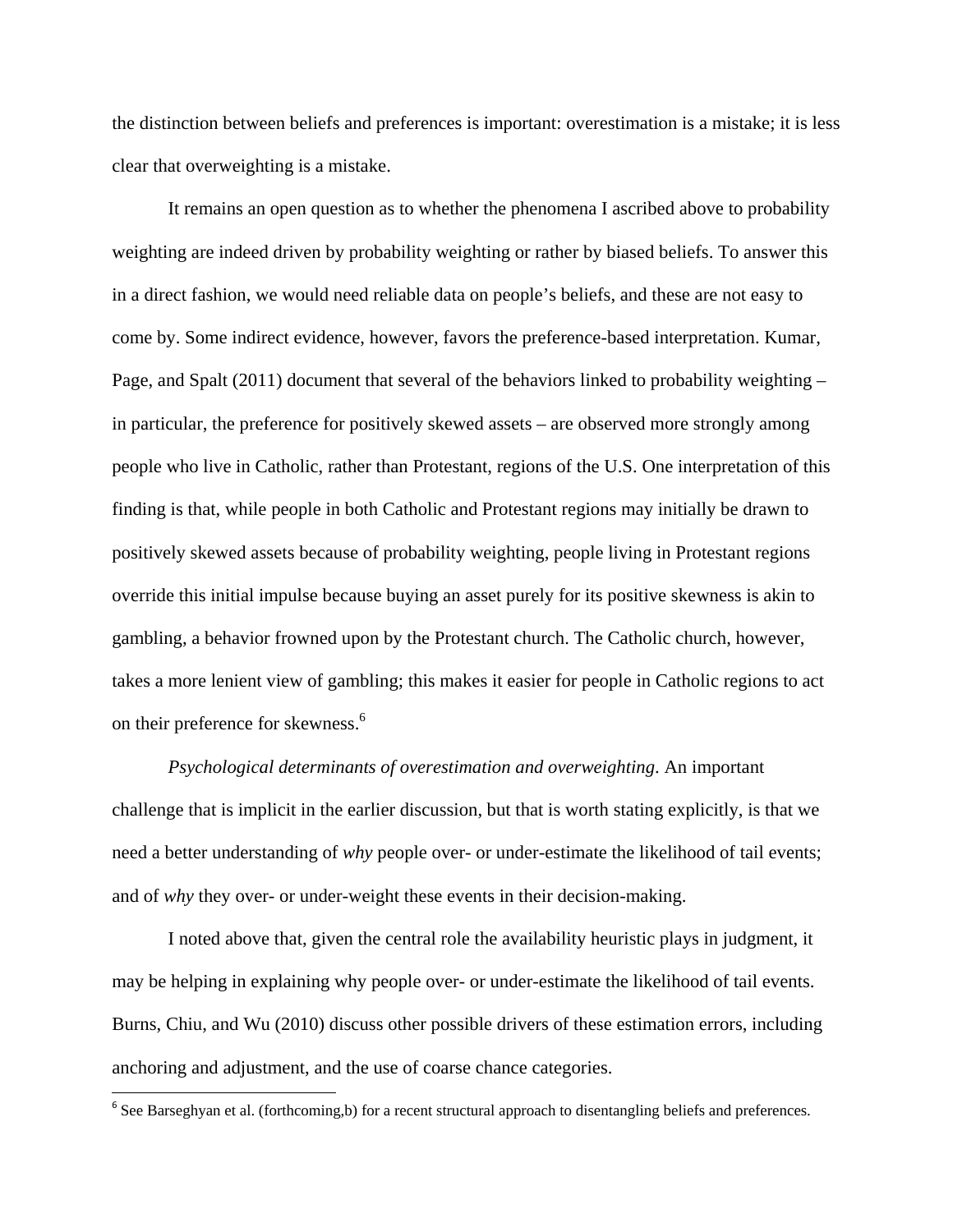Researchers have also proposed a number of underlying mechanisms for the overweighting of tail events, and, more generally, for the shape of the probability weighting function. For example, Tversky and Kahneman (1992), Rottenstreich and Hsee (2001), and Bordalo, Gennaioli, and Shleifer (2012) discuss mechanisms based on diminishing sensitivity, emotions, and salience, respectively. Nonetheless, it remains an open question as to which of these forces is of primary importance.

*Other challenges*. I end with two more focused research questions. First, there is currently much interest among finance researchers in models where asset prices are determined by investors' time-varying beliefs about the likelihood of an economic disaster. Thus far, the work in this area has not taken account of probability weighting. This is unfortunate: if, as psychology suggests, investors engage in probability weighting, this will significantly affect the quantitative predictions of the "rare disasters" framework.

Second, in dynamic settings, probability weighting generates a time-inconsistency: it predicts that how an individual acts in a particular state of the world may differ from how he previously planned to act in that state of the world. While this inconsistency may be useful for understanding real-world behavior – for example, the way people sometimes hold on to losing investments longer than they were planning to – there is relatively little research on it, especially when compared to the large literature on the inconsistency generated by hyperbolic discounting. Barberis (2012) suggests one approach to analyzing probability weighting in dynamic settings, but other approaches are surely also possible.

#### REFERENCES

**Barberis, Nicholas.** 2012. "A Model of Casino Gambling." *Management Science* 58(1): 35-51.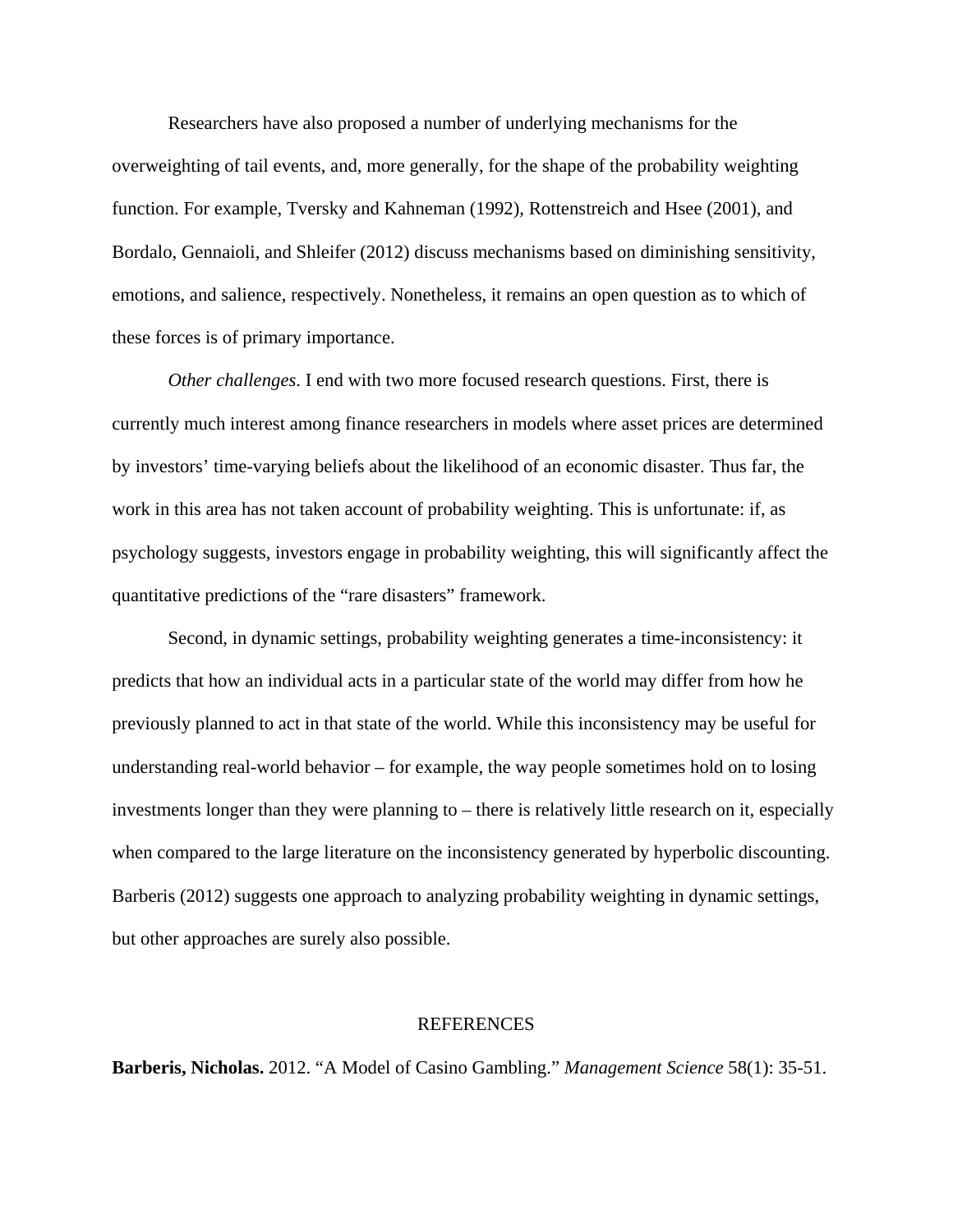**Barberis, Nicholas.** Forthcoming. "Thirty Years of Prospect Theory in Economics: A Review and Assessment." *Journal of Economic Perspectives*.

**Barberis, Nicholas, and Ming Huang.** 2008. "Stocks as Lotteries: The Implications of Probability Weighting for Security Prices." *American Economic Review* 98(5): 2066-2100.

**Barseghyan, Levon, Francesca Molinari, Ted O'Donoghue, and Joshua Teitelbaum.** Forthcoming,a. "The Nature of Risk Preferences: Evidence from Insurance Choices." *American Economic Review*.

**Barseghyan, Levon, Francesca Molinari, Ted O'Donoghue, and Joshua Teitelbaum.** Forthcoming,b. "Distinguishing Probability Weighting from Risk Perceptions in Field Data." *American Economic Review Papers and Proceedings*.

**Bordalo, Pedro, Nicola Gennaioli, and Andrei Shleifer.** 2012. "Salience Theory of Choice Under Risk." *Quarterly Journal of Economics* 127(3): 1243-1285.

**Boyer, Brian, Todd Mitton, and Keith Vorkink.** 2010. "Expected Idiosyncratic Skewness." *Review of Financial Studies* 23(1): 169-202.

**Burns, Zach, Andrew Chiu, and George Wu.** 2010. "Overweighting of Small Probabilities." In *Wiley Encyclopedia of Operations Research and Management Science*.

**De Giorgi, Enrico, and Shane Legg.** 2012. "Dynamic Portfolio Choice and Asset Pricing with Narrow Framing and Probability Weighting." *Journal of Economic Dynamics and Control* 36(7): 951-972.

**Fehr-Duda, Helga, and Thomas Epper.** 2012. "Probability and Risk: Foundations and Economic Implications of Probability-dependent Risk Preferences." *Annual Review of Economics* 4: 567-593.